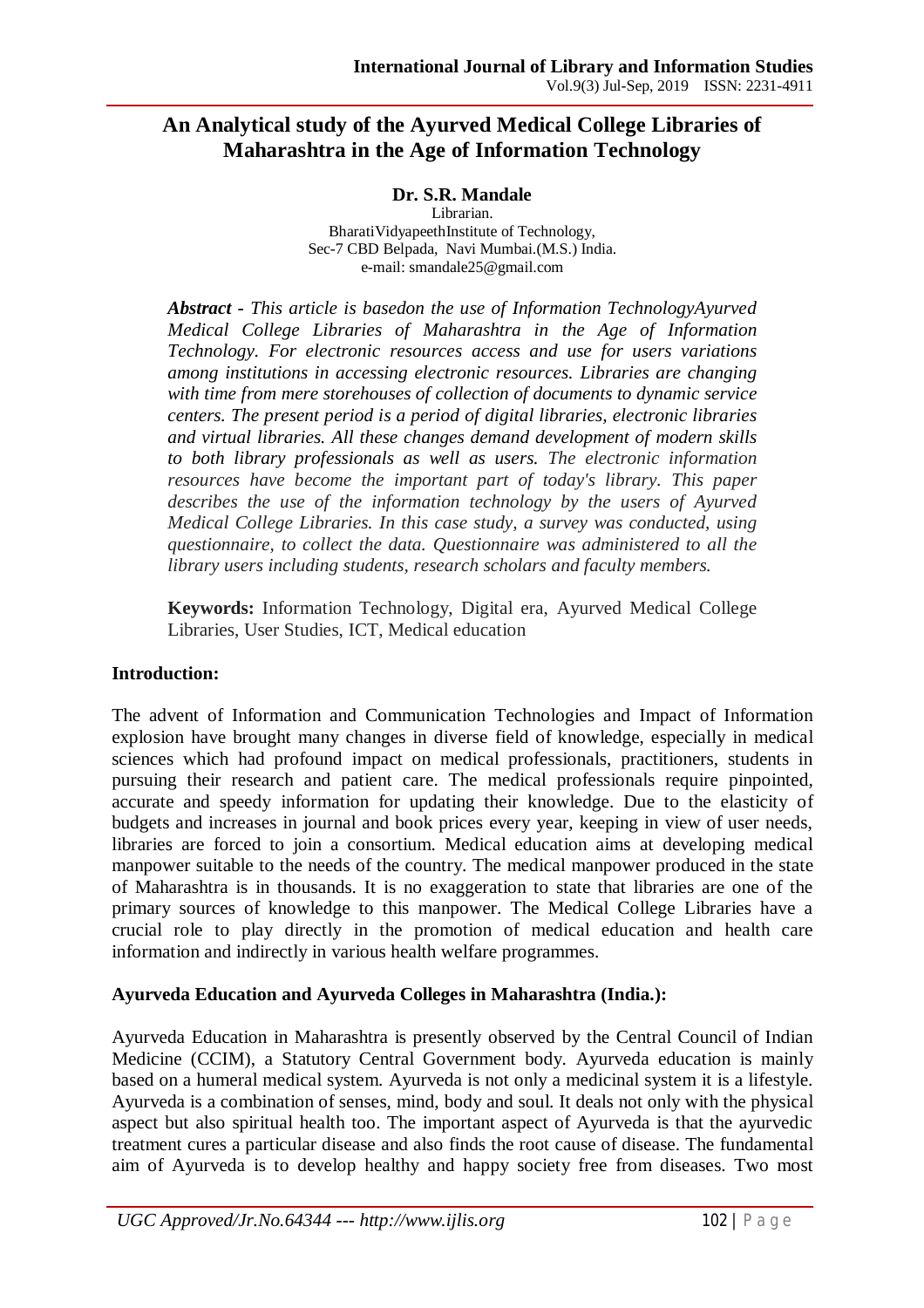important aims of Ayurveda are to maintain the health of healthy people and to cure the diseases of sick people. There are over 63 Ayurved colleges offering ayurved education in Maharashtra.

### **Objectives of the Study:**

- To examine the present status of library services in Ayurved Medical College Libraries of Maharashtra.
- To examine the status of library resources in Ayurved Medical College Libraries of Maharashtra.
- To study the present status of human and other infrastructural facility of Ayurved Medical College Libraries of Maharashtra.
- To find out the status of IT infrastructure facilities as well as Automation status in library operations and services in Ayurved Medical College Libraries of Maharashtra.

#### **Research Methodology:**

Questionnaire based survey as well as the case study approach has been employed in the saidstudy data was collected through the surveys based on well structured questionnaire and personalinterviews, In-depth literature search on topics related to the research work was carried out inother sources also reviewed.



## **Graph 1: Status of college.**

Ayurved Medical collegeswhich run B.A.M.S. or post M.D/M.S.And M.phil/ Ph. D.Courses are considered for the study there Ayurved Medical Colleges run this program in Maharashtra. Questionnaires were distributed to all Ayurved Medical College Libraries.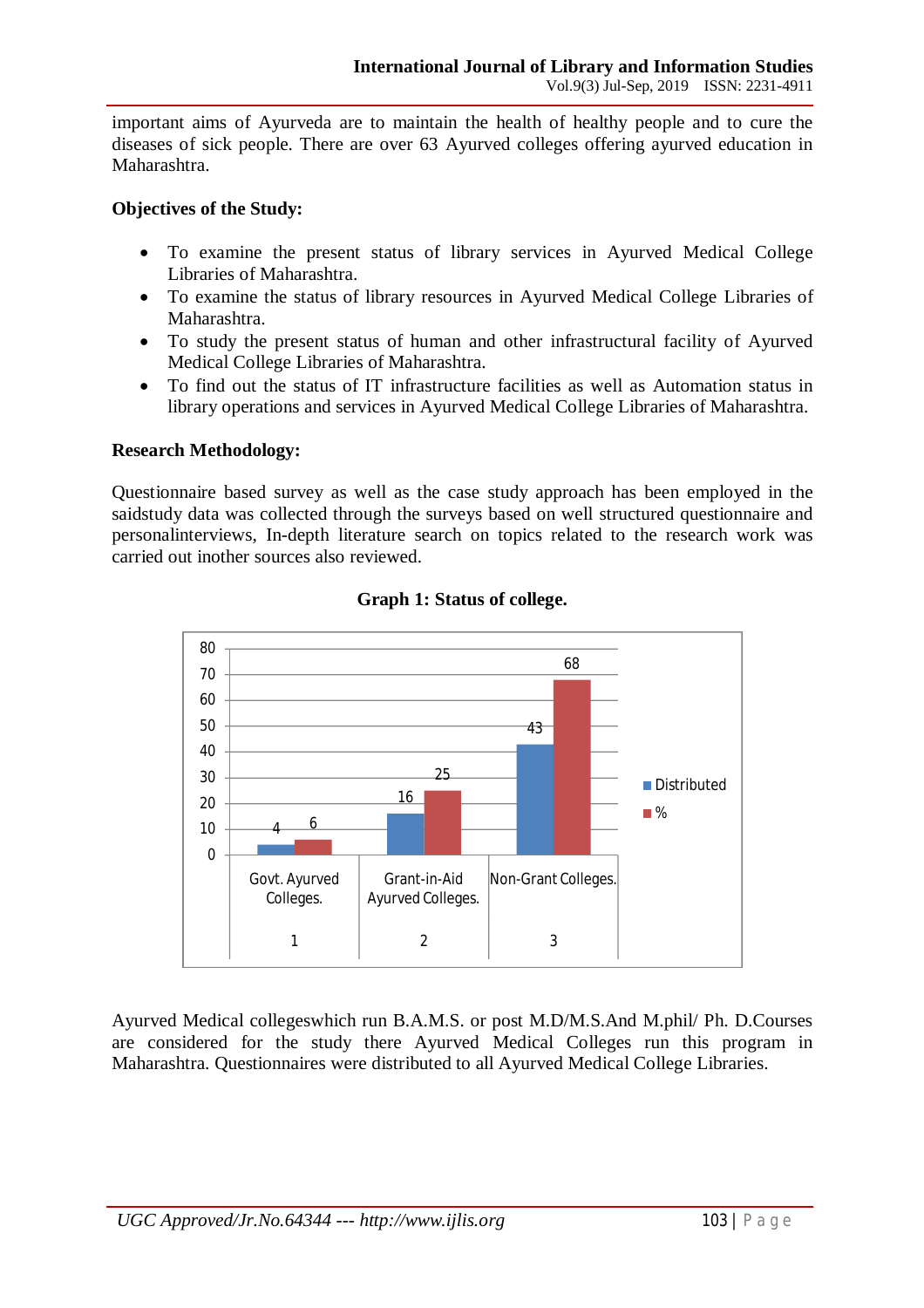#### **Year of College Establishment:**

| гаоје г. емаризниент геаг. |           |                 |  |  |
|----------------------------|-----------|-----------------|--|--|
| Sr. No.                    | Year      | No. of Colleges |  |  |
| 01                         | 1900-1930 | 02              |  |  |
| $\Omega$                   | 1931-1970 | 14              |  |  |
| 03                         | 1971-2000 | 35              |  |  |
| 74                         | 2001-2009 | 12              |  |  |

Table 1: Establishment Year.

First Ayurved Medical College was established in British period was Seth C. M. AryanglaVaidyakMahavidyalaya, GendaMal Satara.in 1913. According to CCIMnorms institutes have to establish the central library since inception of the college, so all theAyurved Medical College Libraries were established at the time of college establishment year. Table 2explains the duration of Ayurved Medical Colleges established in Maharashtra.

#### **Courses Offered**

| 10010 = 1000000 01 COMOOO OIIVIVO |                 |                 |  |  |
|-----------------------------------|-----------------|-----------------|--|--|
| Sr. No.                           | Course          | No. of Colleges |  |  |
|                                   | UG              | 63              |  |  |
| 02                                | PG              | 21              |  |  |
| 03                                | M.Phil./Ph.D.   | 09              |  |  |
|                                   | (Research work) |                 |  |  |

Table 2: Status of Courses Offered.

Table 2 indicates that 100% colleges offered the UG level course. Among the 21 colleges offeredPG courses and 09 Ayurved Medical colleges offered research programmes.

## **Library Collection:**

Keeping in the view of collection as an important variable in the study, the respondents wereasked under major categories of documents, for the sake of clarity and convince in theinterpretation, the collection of these libraries has been classified under two broad groups: Bookmaterials and non books materials and results are presented in the following Graph2 to

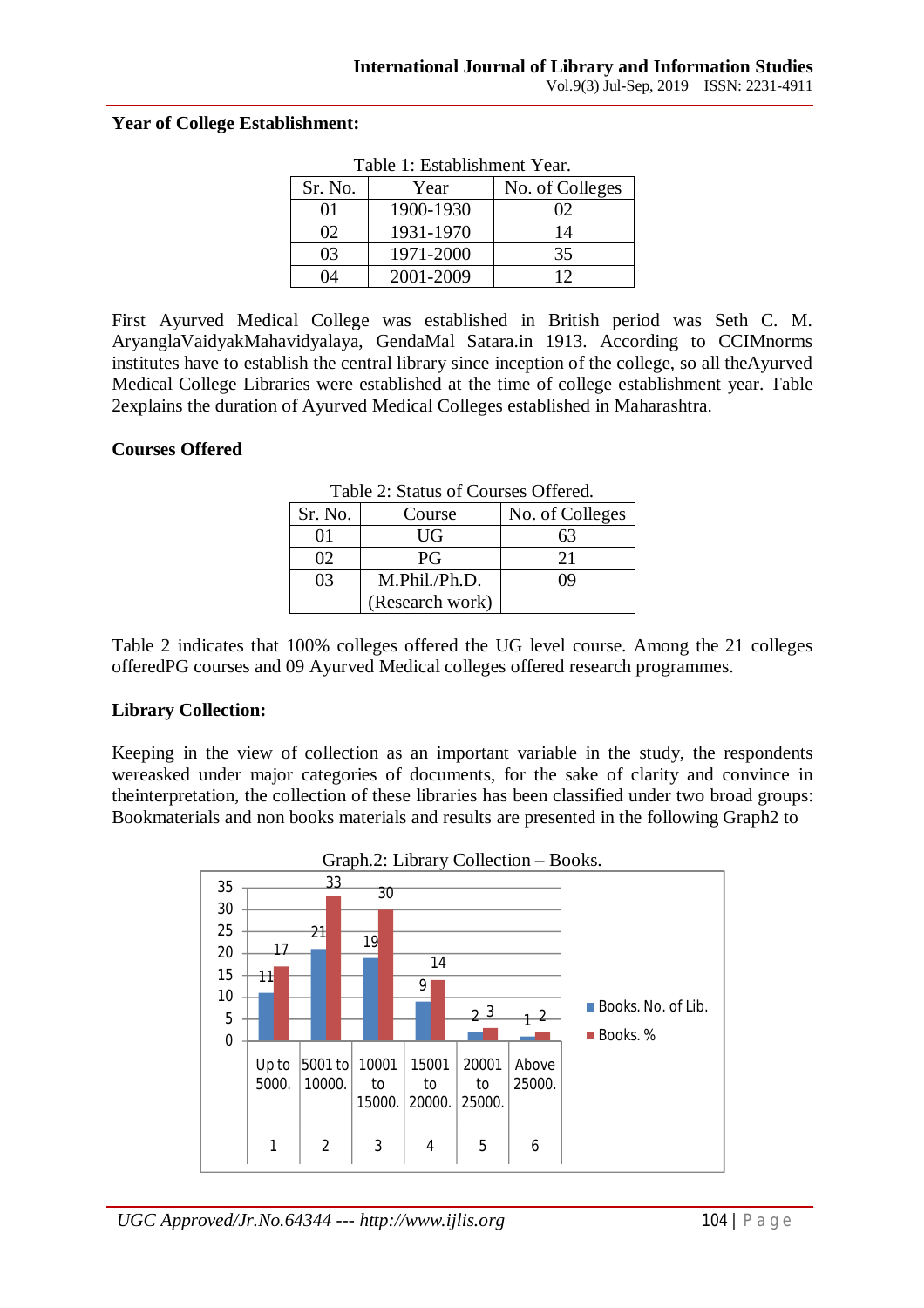Graph 2 presents data about availability of books and handbooks /reference books in different Ayurved Medical College Libraries. It is also observed considerable numbers of resources available to serve health science professionals.



Graph 2.1 presents data about availability of different learning resources like current journals, backvolumes, research report, thesis and dissertation and conference proceedings. It is also observedthat considerable numbers of resources are available to serve health science professionals and itis also highly preferable in area of Medical Education.

## **Non-book Material:**

Non book material is an integrated part of the modern health science libraries and comes in avariety of shapes. In order to ascertain the state of non book materials and their relative share inthe collection of these Ayurved Medical College Libraries.



During personal visit it is observed that, all libraries do not have all types of non book materials.Government Ayurved Medical Colleges are having very good online e-resources due to fund availability bystate government.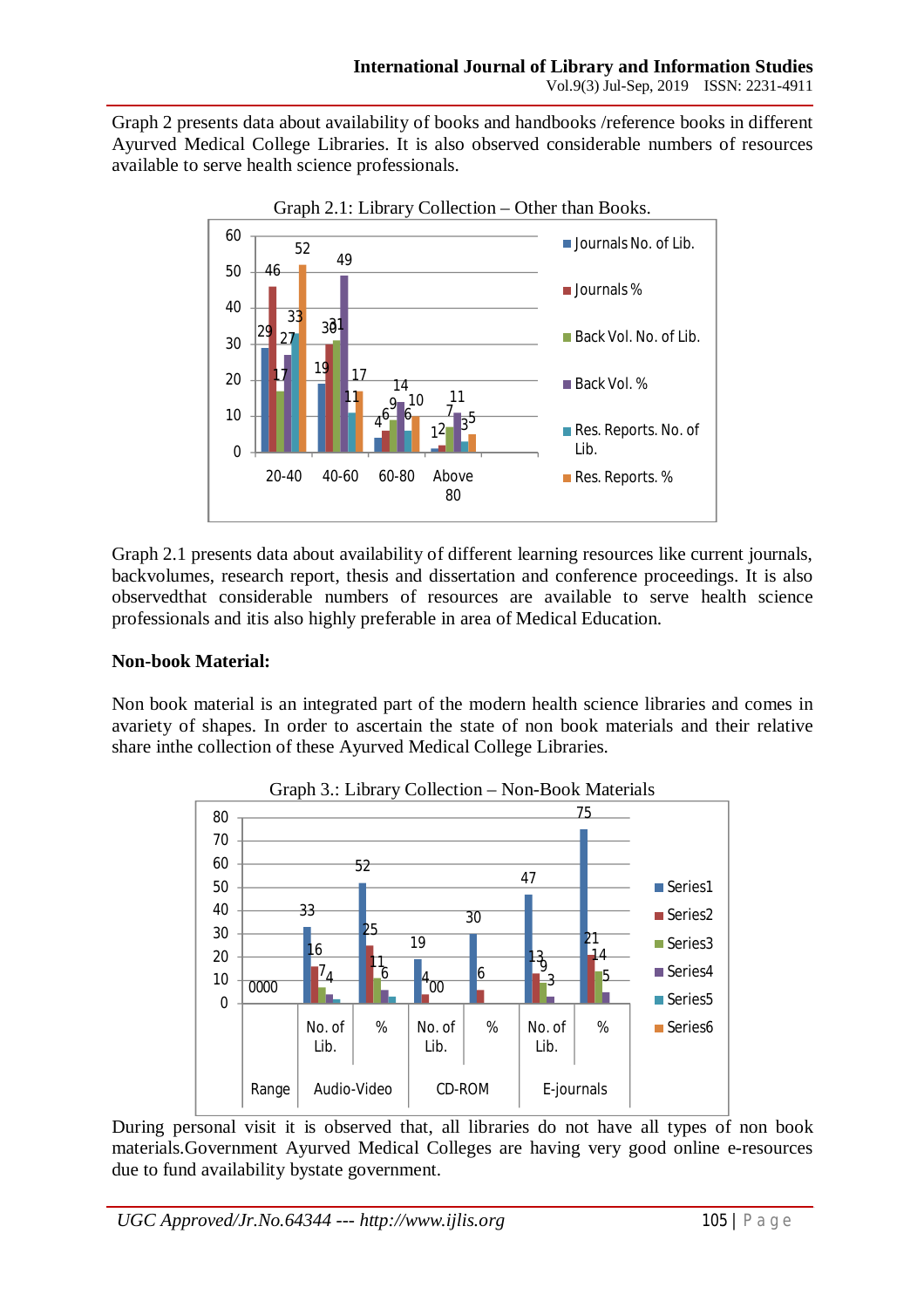

Graph 4 indicates that the strength of professional and non professional staffs in the Ayurved Medical Colleges of Maharashtra.Majority of Medical Colleges have inadequate staffs for libraryservices.

#### **Library Services:**

Table 3: Types of Services offered by Libraries.

| Sr.No. | <b>Services</b>             | No. of Lib. | $\%$ |
|--------|-----------------------------|-------------|------|
| 01     | <b>Transaction services</b> | 63          | 100  |
| 02     | Inter Library Loan          | 19          | 30   |
| 03     | <b>Reference Service</b>    | 63          | 100  |
| 04     | <b>Referral Service</b>     | 37          | 59   |
| 05     | <b>Abstracting Service</b>  | 5           | 8    |
| 06     | <b>Indexing Service</b>     | 7           | 11   |
| 07     | S.D.I.                      | 9           | 14   |
| 08     | C.A.S.                      | 11          | 17   |
| 09     | E-journals.                 | 41          | 65   |
| 10     | Online Service.             | 29          | 46   |
| 11     | Reprography Service.        | 31          | 49   |
| 12     | Clipping Service.           | 60          | 95   |
| 13     | <b>Translation Service</b>  |             |      |
| 14     | Internet service            | 46          | 73   |

During the personal visit it was observed that lending is the main service offered by these libraries where as most of them are also providing reservation services. Most of libraries are Open Access.However, Table 3 discloses that.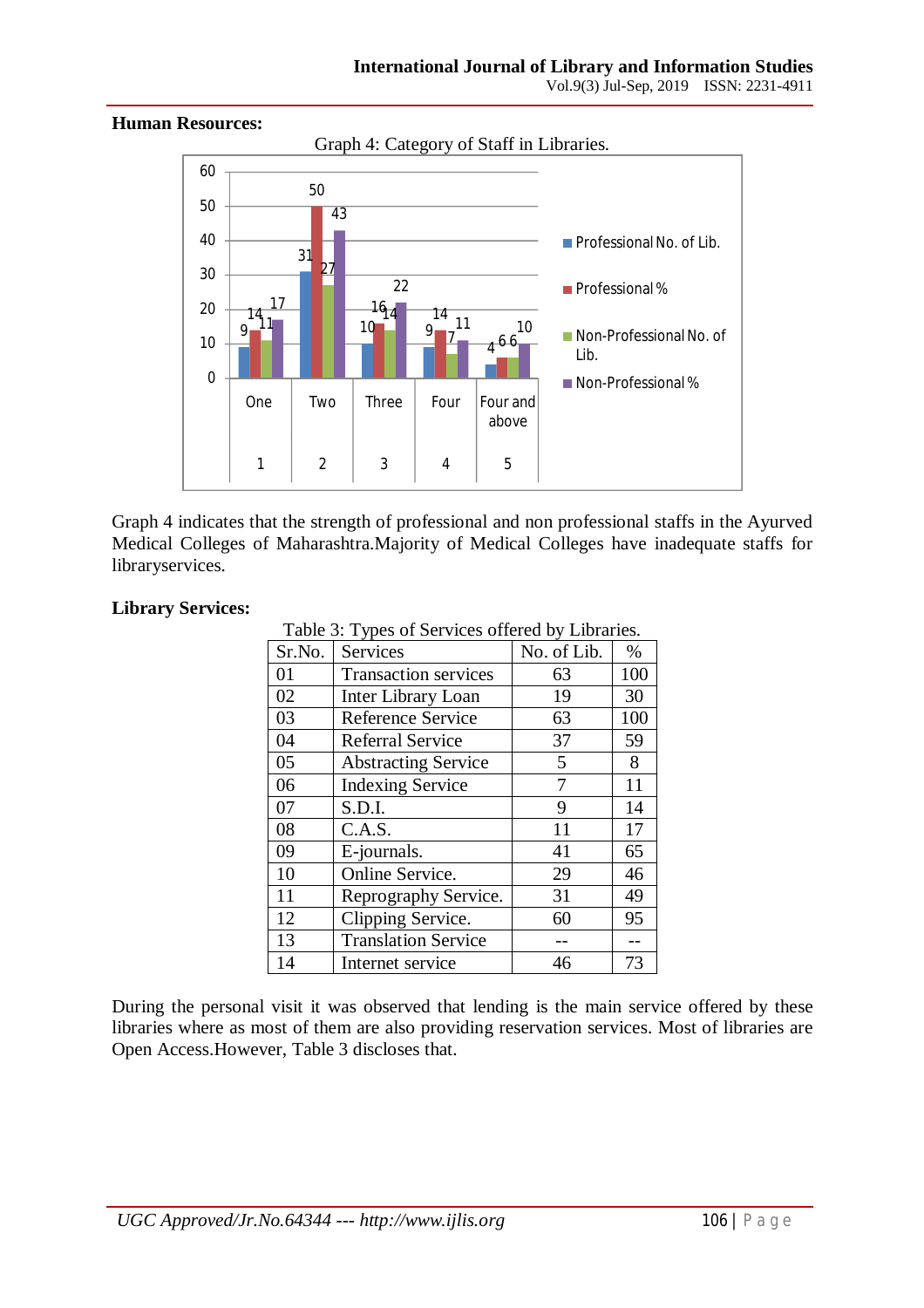

## **Library Automation:**

The first step towards availing benefits of IT is the automation of library activities. Hence, librarians were asked about the status of automation in their libraries the response of librarians ismentioned in frequencies.



Graph 6 shows the difference in the percentage of fully, partially, and proposed automated Libraries. It means that there is significant difference in the percentage of libraries, which areautomated at different levels. It is also evident of from the above table Ayurved Medical College Libraries inthe Maharashtra have taken a long period in starting library automation of their services.

#### **Conclusion:**

Ayurveda Education in Maharashtra is presently observed by the Central Council of Indian Medicine (CCIM), a Statutory Central Government body. Ayurveda education is mainly based on a humeral medical system. Ayurveda is not only a medicinal system it is a lifestyle.Some college offered M.Phil/Ph. D. courses is good for ayurveda education. Many